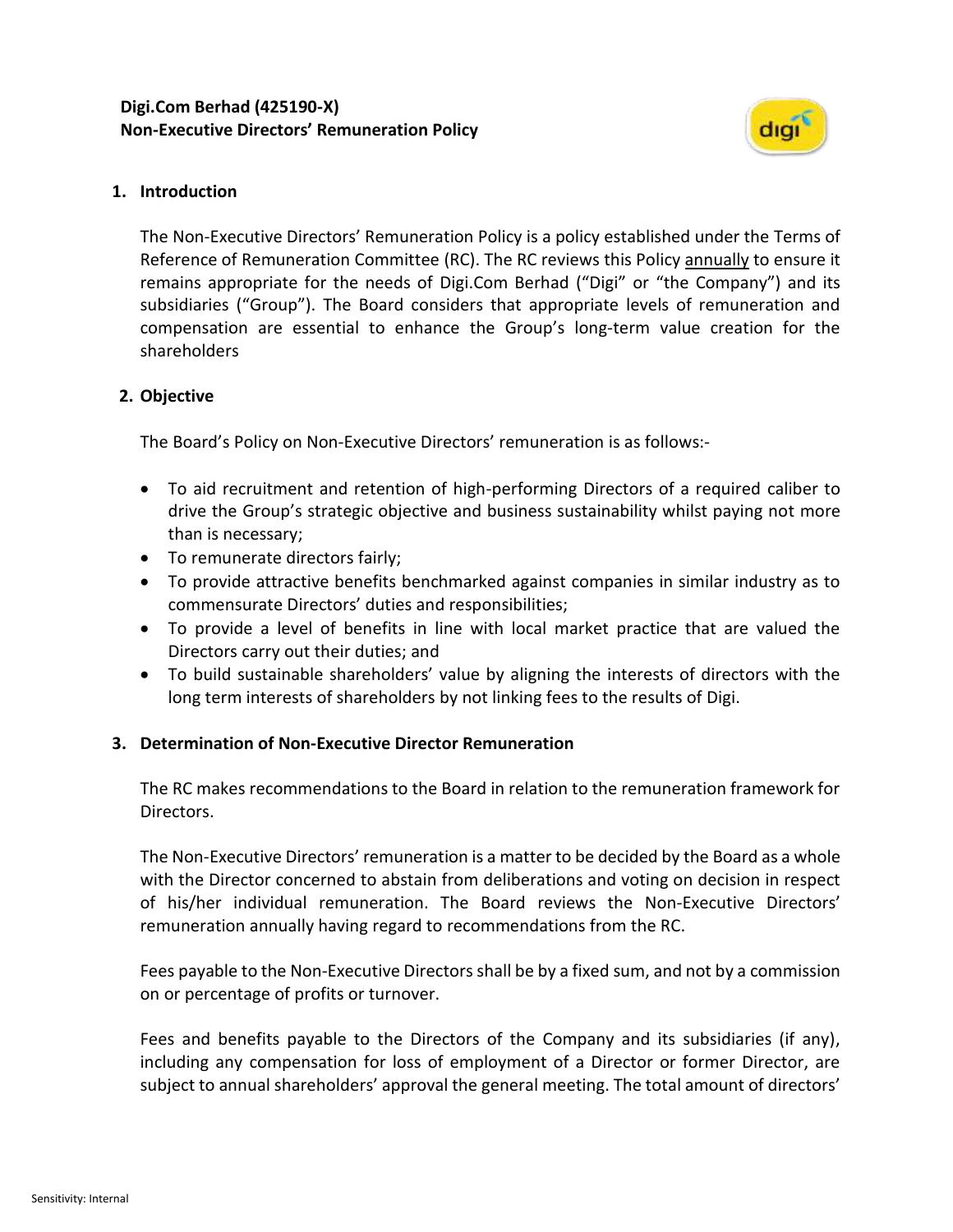## **Digi.Com Berhad (425190-X) Non-Executive Directors' Remuneration Policy**



fees paid to Non-Executive Directors must not exceed the maximum amount authorised by the shareholders at general meeting.

The Non-Executive Directors shall not receive bonuses, incentive payments, compensation, expenses allowances or any other form of financial assistance.

The level of remuneration of the Non-Executive Director shall be fair and in line with local market practice while aligned with their required skills, experience, responsibilities and time commitment.

Any increase to the fees and benefits payable will be considered against fees paid to the Non-Executive Director of comparable companies taking into account that any change in responsibilities, role or time commitment may merit a larger increase.

## **4. Main component of Non-Executive Director's Remuneration**

The Non-Executive Director's remuneration comprises the following:

## **4.1 Independent Non-Executive Directors ("INED")**

#### **Meeting Attendance Allowance**

• No meeting attendance allowance shall be payable to the INED.

#### **Board Retainer Fee**

• Fee for INED is based on his/her responsibility in the Board as well as any special skills and expertise he/she contributes to the Board that could add value to the Group.

#### **Board Committee Retainer Fee**

- Board Committee Retainer Fee is introduced to recognise contribution of the INED's role on Board Committee.
- There is differential in the retainer ratio for Chair and members of Board Committee. The role of Chair of the Board Committee will be rotated within the Board Committee Member every third year.
- The remuneration structure will be reviewed once in every three (3) years.

#### **Provision of Handphone and Handphone allowance**

• Entitled to be requested by INED once in every two (2) years;